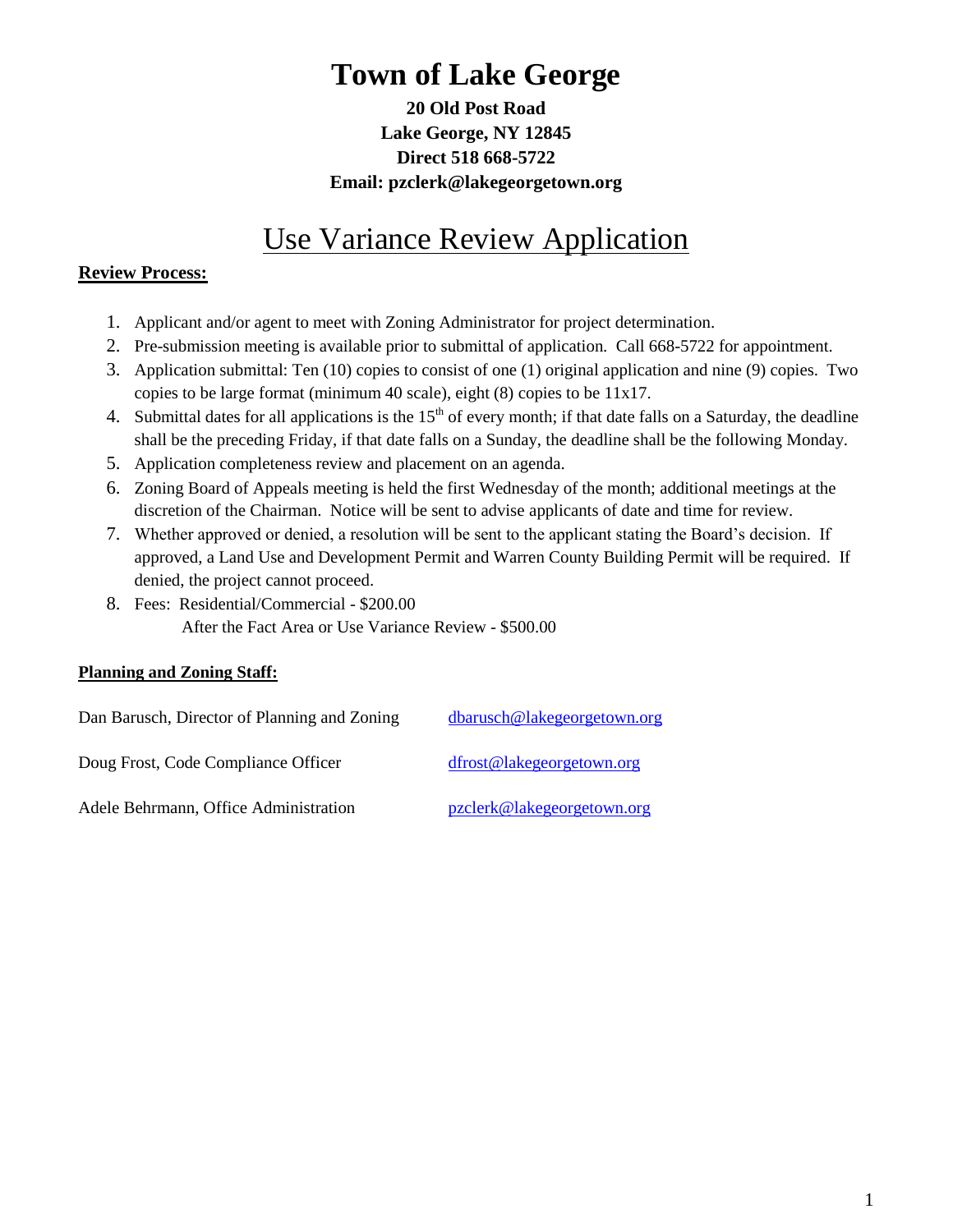TOWN OF LAKE GEORGE

**ZONING BOARD OF APPEALS TOWN CENTER, 20 OLD POST ROAD LAKE GEORGE, NY 12845 Telephone No: 518-668-5722 E-Mail: [pzclerk@lakegeorgetown.org](mailto:pzclerk@lakegeorgetown.org)**

## **USE VARIANCE REQUEST**

APPLICATION NO: \_\_\_\_\_\_\_\_\_\_\_\_\_\_\_\_\_\_\_\_\_\_\_\_ DATE: \_\_\_\_\_\_\_\_\_\_\_\_\_\_\_\_\_\_\_\_\_\_\_\_\_\_\_

#### **10** *COPIES OF THE APPLICATION, MAP TO SCALE & FEES MUST BE SUBMITTED BY THE 15TH OF THE MONTH, THE PRECEEDING FRIDAY IF THE 15TH FALLS ON A SATURDAY AND THE FOLLOWING MONDAY IF THE 15TH FALLS ON A SUNDAY.*

| (IF DIFFERENT)                                                                                                      |  |  |  |
|---------------------------------------------------------------------------------------------------------------------|--|--|--|
| $CITY:$ $ZIP:$ $ZIP:$ $ZIP:$                                                                                        |  |  |  |
|                                                                                                                     |  |  |  |
| <b>LOCATION OF PROPERTY:</b>                                                                                        |  |  |  |
| ,我们也不能在这里的,我们也不能在这里的时候,我们也不能在这里的时候,我们也不能不能在这里的时候,我们也不能不能不能会不能不能。""我们的时候,我们也不能不能会<br><b>PRESENT USE OF PROPERTY:</b> |  |  |  |
|                                                                                                                     |  |  |  |
| SEQRA REVIEW REQUIRED: (Yes) _____ (No) _____ Type 1 - Type 2 - Unlisted                                            |  |  |  |
| The following information is to be provided, in detail, on a separate sheet and attached to<br>this application.    |  |  |  |

- **Map drawn to scale showing all structures, non-permeable surfaces and north depicting arrow**
- **Septic and water**
- **Floor plan and elevation plan of existing structure(s) and proposed structures.**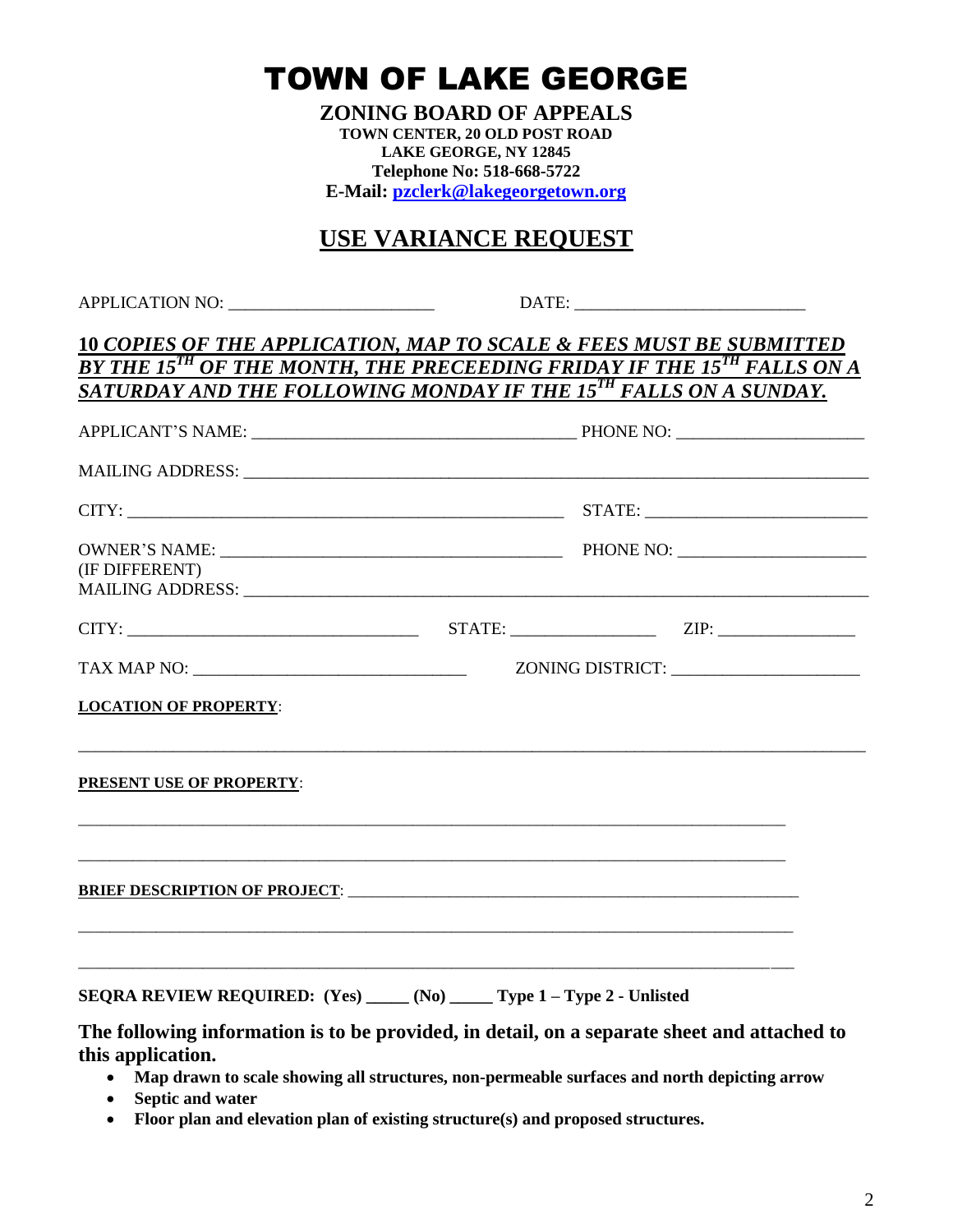## **Site Development Data**

| Area/Type                                                     | <b>Existing</b><br>sq. ft. | <b>Proposed</b><br>Addition sq. ft. | Total sq. ft. |
|---------------------------------------------------------------|----------------------------|-------------------------------------|---------------|
| A. Building footprint                                         |                            |                                     |               |
| <b>B.</b> Detached Garage                                     |                            |                                     |               |
| C. Accessory Structure(s)                                     |                            |                                     |               |
| D. Paved, gravel or other hard surfaced area                  |                            |                                     |               |
| E. Porches/Decks                                              |                            |                                     |               |
| F. Other                                                      |                            |                                     |               |
| G. Total non-permeable $(Add A + F)$                          |                            |                                     |               |
| H. Parcel Area<br>$(43,560 \text{ sq. ft.} = 1 \text{ acre})$ |                            |                                     |               |
| Percentage of Impermeable Area of Site $(I = G:H)$<br>ı.      |                            |                                     |               |

## **Setback Requirements**

| Area                   | <b>Required</b> | <b>Existing</b> | Proposed |
|------------------------|-----------------|-----------------|----------|
| Front (1)              |                 |                 |          |
| Front (2)              |                 |                 |          |
| Shoreline              |                 |                 |          |
| Side Yard (1)          |                 |                 |          |
| Side Yard (2)          |                 |                 |          |
| Rear Yard (1)          |                 |                 |          |
| Rear Yard (2)          |                 |                 |          |
| <b>Travel Corridor</b> |                 |                 |          |
| Height (maximum)       |                 |                 |          |
| Permeability           |                 |                 |          |
| No. of parking spaces  |                 |                 |          |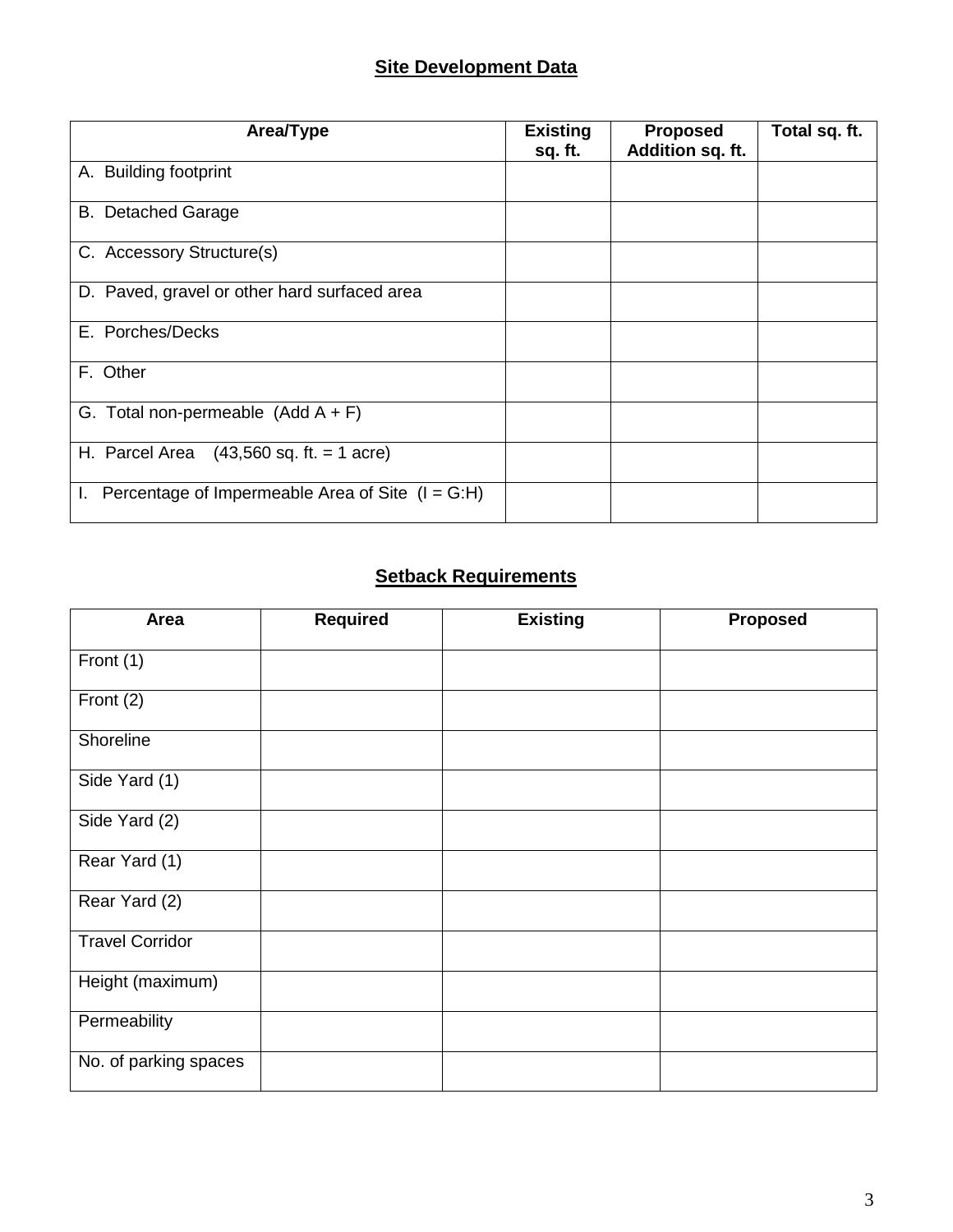## **USE VARIANCE REQUEST**

(a) The Board of Appeals, on appeal from the decision or determination of the Zoning Officer, shall have the power to grant use variances, authorizing a use of the land which otherwise would not be allowed or would be prohibited by the terms of this chapter.

(b) No use variance shall be granted by the Board of Appeals without a showing by the applicant that applicable zoning regulations and restrictions have caused unnecessary hardship. In order to prove such unnecessary hardship, the applicant shall demonstrate to the Board of Appeals that:

[1] Under applicable zoning regulations, the applicant cannot realize a reasonable return, provided that the lack of return is substantial as demonstrated by competent financial evidence.

\_\_\_\_\_\_\_\_\_\_\_\_\_\_\_\_\_\_\_\_\_\_\_\_\_\_\_\_\_\_\_\_\_\_\_\_\_\_\_\_\_\_\_\_\_\_\_\_\_\_\_\_\_\_\_\_\_\_\_\_\_\_\_\_\_\_\_\_\_\_\_\_\_\_\_\_\_

\_\_\_\_\_\_\_\_\_\_\_\_\_\_\_\_\_\_\_\_\_\_\_\_\_\_\_\_\_\_\_\_\_\_\_\_\_\_\_\_\_\_\_\_\_\_\_\_\_\_\_\_\_\_\_\_\_\_\_\_\_\_\_\_\_\_\_\_\_\_\_\_\_\_\_\_\_

\_\_\_\_\_\_\_\_\_\_\_\_\_\_\_\_\_\_\_\_\_\_\_\_\_\_\_\_\_\_\_\_\_\_\_\_\_\_\_\_\_\_\_\_\_\_\_\_\_\_\_\_\_\_\_\_\_\_\_\_\_\_\_\_\_\_\_\_\_\_\_\_\_\_\_\_\_

\_\_\_\_\_\_\_\_\_\_\_\_\_\_\_\_\_\_\_\_\_\_\_\_\_\_\_\_\_\_\_\_\_\_\_\_\_\_\_\_\_\_\_\_\_\_\_\_\_\_\_\_\_\_\_\_\_\_\_\_\_\_\_\_\_\_\_\_\_\_\_\_\_\_\_\_\_

\_\_\_\_\_\_\_\_\_\_\_\_\_\_\_\_\_\_\_\_\_\_\_\_\_\_\_\_\_\_\_\_\_\_\_\_\_\_\_\_\_\_\_\_\_\_\_\_\_\_\_\_\_\_\_\_\_\_\_\_\_\_\_\_\_\_\_\_\_\_\_\_\_\_\_\_\_

\_\_\_\_\_\_\_\_\_\_\_\_\_\_\_\_\_\_\_\_\_\_\_\_\_\_\_\_\_\_\_\_\_\_\_\_\_\_\_\_\_\_\_\_\_\_\_\_\_\_\_\_\_\_\_\_\_\_\_\_\_\_\_\_\_\_\_\_\_\_\_\_\_\_\_\_\_

\_\_\_\_\_\_\_\_\_\_\_\_\_\_\_\_\_\_\_\_\_\_\_\_\_\_\_\_\_\_\_\_\_\_\_\_\_\_\_\_\_\_\_\_\_\_\_\_\_\_\_\_\_\_\_\_\_\_\_\_\_\_\_\_\_\_\_\_\_\_\_\_\_\_\_\_\_

\_\_\_\_\_\_\_\_\_\_\_\_\_\_\_\_\_\_\_\_\_\_\_\_\_\_\_\_\_\_\_\_\_\_\_\_\_\_\_\_\_\_\_\_\_\_\_\_\_\_\_\_\_\_\_\_\_\_\_\_\_\_\_\_\_\_\_\_\_\_\_\_\_\_\_\_\_

[2] The alleged hardship relating to the property in question is unique and does not apply to a substantial portion of the district or neighborhood.

[3] The requested use variance, if granted, will not alter the essential character of the neighborhood.

[4] The alleged hardship has not been self-created.

(c) The Board of Appeals, in the granting of a use variance, shall grant the minimum variance that it shall deem necessary and adequate to address the unnecessary hardship proven by the applicant and at the same time preserve and protect the character of the neighborhood and the health, safety and welfare of the community.

**Imposition of conditions**. The Board of Appeals shall, in the granting of an area variance, have the authority to impose such reasonable conditions and restrictions as are directly related to and incidental to the proposed use of the property or the period of time such variance shall be in effect.

Such conditions shall be consistent with the spirit and intent of this chapter and shall be imposed for the purpose of minimizing any adverse impact such variance may have on the neighborhood or community.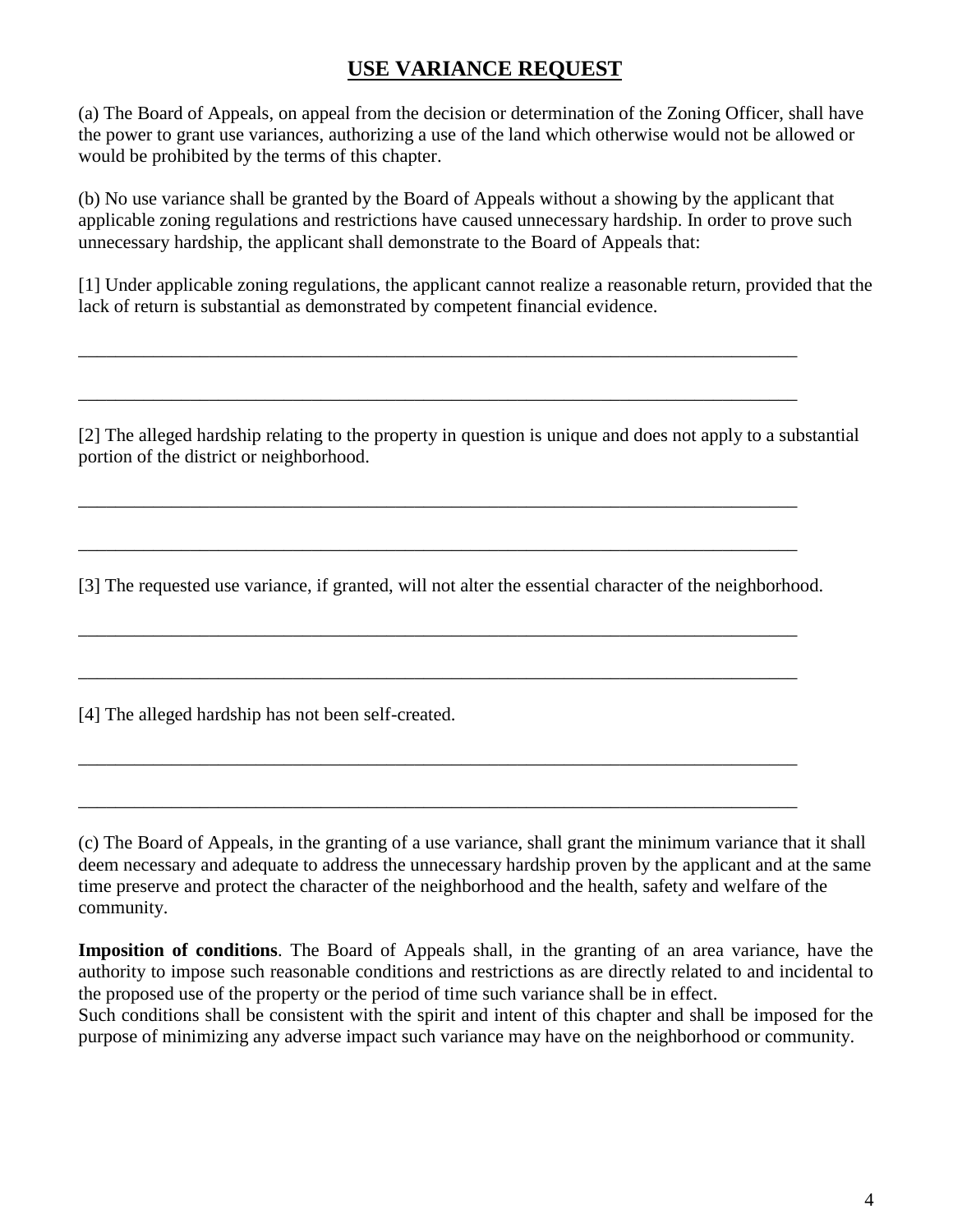This page includes the following: 1). Authorization to Act as Agent Form. 2) Engineering Fee Disclosure. 3) Authorization for Site Visits. 4) Other Permit Responsibilities. 5) Official Meeting Disclosure and 6) Agreement to provide documentation required.

**2**. **ENGINEERING FEE DISCLOSURE**: Applications may be referred to the Town consulting engineer for review of septic design, storm drainage, etc. as determined by the Zoning or Planning Boards. Fees for engineering review services will be charged directly to the applicant.

**3. AUTHORIZATION FOR SITE VISITS**: by signing this page and submitting the application materials attached here, the Owner, Applicant and his/hers/their agent(s) hereby authorize the Zoning Board or Planning Board and Town Staff to enter the subject properties for the purpose of reviewing the application submitted.

**4. OTHER PERMIT RESPONSIBILITIES**: Other permits may be required for construction or alteration activity subsequent to approval by the Zoning Board or Planning Board. It is the applicant's responsibility to obtain any additional permits.

**5. OFFICIAL MEETING MINUTES DISCLOSURE**: It is the practice of the Community Development Department to have a designated stenographer tape record the proceedings of meetings resulting from application, and minutes transcribed from those tapes constitutes the official record of all proceedings.

**6. AGREEMENT TO PROVIDE DOCUMENTATION REQUIRED**: I, the undersigned, have thoroughly read and understand the instructions for submission and agree to the submission requirements, I acknowledge no construction activities shall be commenced prior to issuance of a valid permit. I certify that the application, plans and supporting materials are a true and complete statement/description of the existing conditions and the work proposed, and that all work will be performed in accordance with the approved plans and in conformance with local zoning regulations. I acknowledge that prior to occupying the facilities proposed, I or my agents, will obtain a certificate of occupancy as necessary. I also understand that I/We may be required to provide an as-built survey by a licensed land surveyor of all newly constructed facilities prior to issuance of a certificate of occupancy.

### **AUTHORIZATION FORM**

#### **"TO ACT AS AGENT FOR"**

|                                                     |                                         |         | _seller/owner of premises                                          |
|-----------------------------------------------------|-----------------------------------------|---------|--------------------------------------------------------------------|
|                                                     |                                         |         |                                                                    |
| (Name)                                              | (Address)                               |         |                                                                    |
|                                                     |                                         |         |                                                                    |
| (City)                                              | $\overline{(State)}$ $\overline{(Zip)}$ | (Phone) |                                                                    |
| to act as agent for this area variance application. |                                         |         |                                                                    |
|                                                     |                                         |         |                                                                    |
|                                                     |                                         |         |                                                                    |
|                                                     |                                         |         | IF THIS AUTHORIZATION FORM IS NOT APPLICABLE, PLEASE SIGN AND DATE |
|                                                     |                                         |         |                                                                    |
|                                                     |                                         |         |                                                                    |
|                                                     | <b>OFFICE USE ONLY</b>                  |         |                                                                    |
|                                                     |                                         |         |                                                                    |
|                                                     |                                         |         |                                                                    |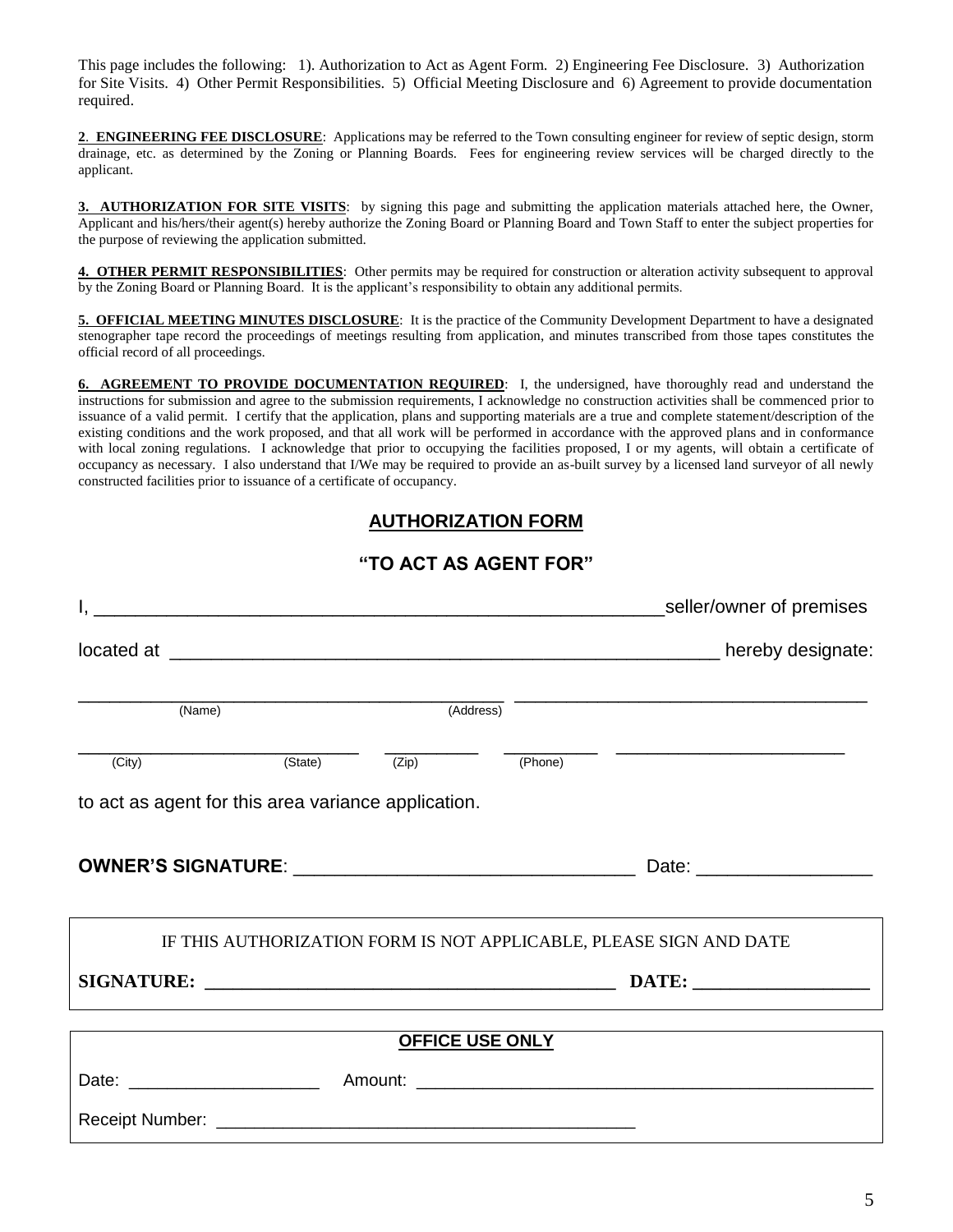#### **REQUESTED INFORMATION FOR USE VARIANCE APPLICATION**

I understand that this application for a use variance shall consist of, but not be limited to the following, unless specifically waived by the Zoning Board of Appeals:

- A. **Ten copies** of the application & site plan drawn to scale, **to consist of 2 Engineer Drawings (large) and 8 reduced drawings to be 8-1/2X11" or 11X17" folded to 8-1/2X 11"**, to include the following: (the sketch plan may be deemed to be the final plan at the Zoning Board's discretion).
	- 1. Location map showing boundaries & dimensions of the parcel or tract of land involved, identification of contiguous properties, zoning districts, any easements or public right-of-ways and all features within five hundred feet of the site.
	- 2. Existing features of the site including existing land and water area, existing buildings and any existing accessory structures, existing water supply systems and sewage systems located either on the parcel or on an immediate adjacent parcel and existing surface characteristics.
	- 3. Delineation of proposed building location, identified variances requested, and arrangement of buildings of installation on the site, including parking area and means of ingress & egress.
	- 4. Sketch of architectural plans of proposed building or structure including exterior dimensions and elevations of front, side and rear view.
	- 5. Map of existing and proposed topography at a contour interval not to exceed five feet if required at the pre-submission meeting or by the Zoning Board.
- B. Accompanying data (which will be required for any follow-up Site Plan Review by the Planning Board), to include the following:
	- 1. Application for follow-up Site Plan Review and fee, if applicable.
	- 2. Application & address for Land Use & Development Permit and fee.
	- 3. Name and address of any licensed professional consultants.
	- 4. Description of materials and methods of installation for any equipment or installation for which the permit is being sought.
	- 5. Results of any required on-site investigations including soil test boring and percolation tests if applicable.
	- 6. Site Plan map shall include north arrow, scale & date. Such additional information as the Zoning Board may reasonably require in assessing the proposed project.
	- 7. A stormwater design plan refer to the Zoning Ordinance (Article V Section 175-21) for requirements concerning minor or major projects.
	- 8. The "dollars and cents" proof, identified on the pages at the end of the application.

### **Environmental Group Disclaimer**

AS AN APPLICANT SUBMITTING AN APPLICATION TO THE TOWN OF LAKE GEORGE PLANNING OR ZONING BOARD OF APPEALS, PLEASE BE AWARE THAT YOU MAY BE CONTACTED BY A REPRESENTATIVE OF VARIOUS ENVIRONMENTAL PROTECTION GROUPS REGARDING YOUR APPLICATION. THESE ARE PRIVATE, NOT-FOR-PROFIT ORGANIZATIONS AND ARE NEITHER FEDERAL, STATE NOR LOCAL GOVERNMENTAL AGENCIES, NOR IS IT AFFILIATED WITH THE APA, LAKE GEORGE PARK COMMISSION OR THE TOWN OF LAKE GEORGE. THEREFORE, WHILE YOU ARE CERTAINLY FREE TO PROVIDE ANY INFORMATION TO THEM IF YOU WISH, YOU ARE NOT LEGALLY REQUIRED TO DO SO. THEY ARE NOT AUTHORIZED AGENTS OF THE TOWN OF LAKE GEORGE AND NO INQUIRY FROM THEM SHOULD BE CONSTRUED AS BEING MADE BY OR ON BEHALF OF THE TOWN OR WITH THE TOWN'S ENDORSEMENT OR AUTHORITY. ADDITIONALLY, IT IS COMMON FOR SUCH ENVIRONMENTAL GROUPS TO BOTH ATTEND AND SPEAK AT ZONING BOARD MEETINGS REGARDING THEIR COMMENTS ABOUT EACH PROJECT.